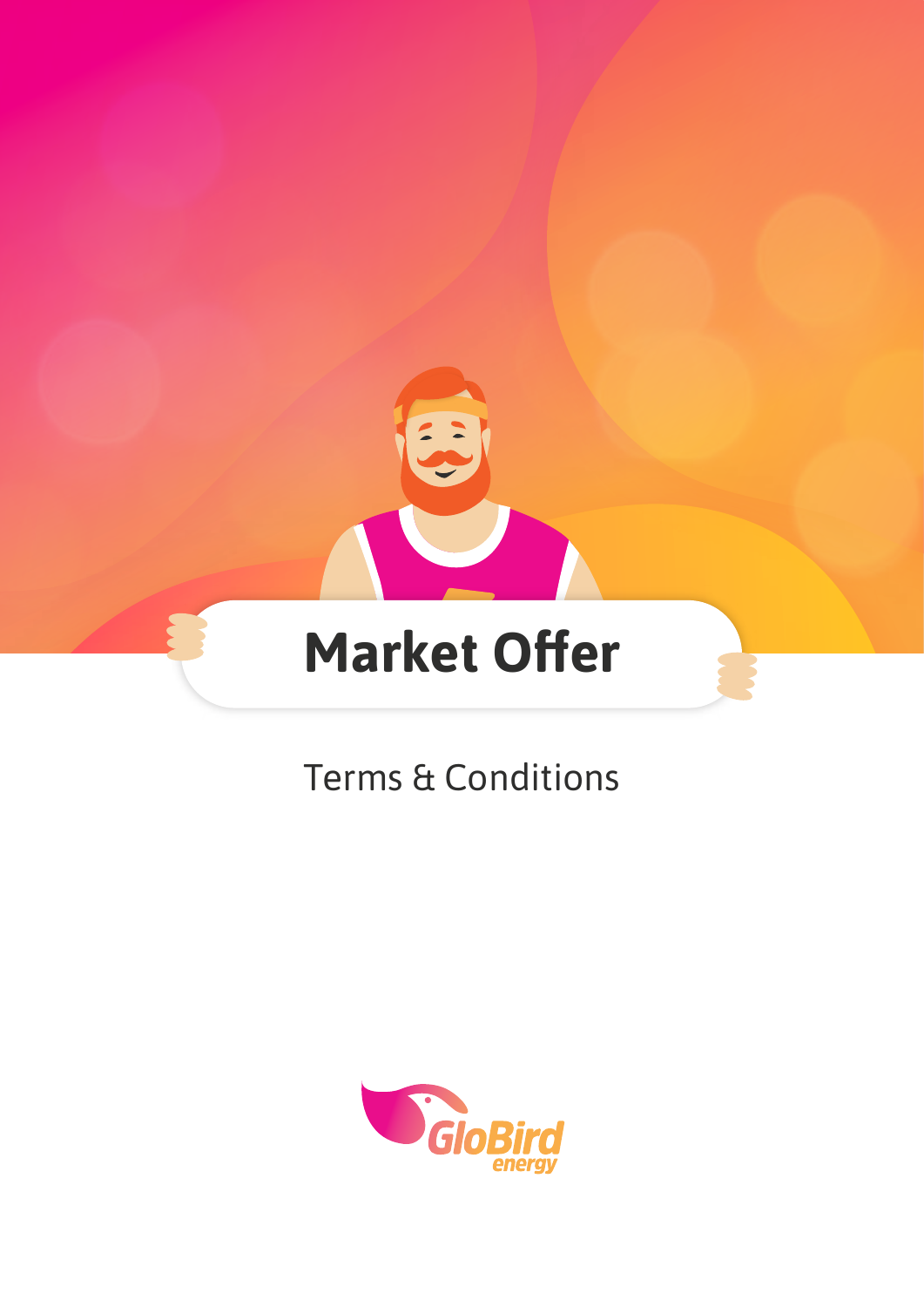

# **GloBird Energy - Market Offer (Electricity & Gas)**<br>Terms & Conditions

# **CONTENTS**

| 1.  |  |
|-----|--|
| 2.  |  |
| 3.  |  |
| 4.  |  |
| 5.  |  |
| 6.  |  |
| 7.  |  |
| 8.  |  |
| 9.  |  |
| 10. |  |
| 11. |  |
| 12. |  |
| 13. |  |
| 14. |  |
| 15. |  |
| 16. |  |
| 17. |  |
| 18. |  |
| 19. |  |
| 20. |  |
| 21. |  |
| 22. |  |
| 23. |  |
| 24. |  |
| 25. |  |
| 26. |  |
| 27. |  |
| 28. |  |
| 29. |  |
| 30. |  |
| 31. |  |
| 32. |  |
| 33. |  |
| 34. |  |
| 35. |  |
| 36. |  |
| 37. |  |
| 38. |  |
| 39. |  |
| 40. |  |
| 41. |  |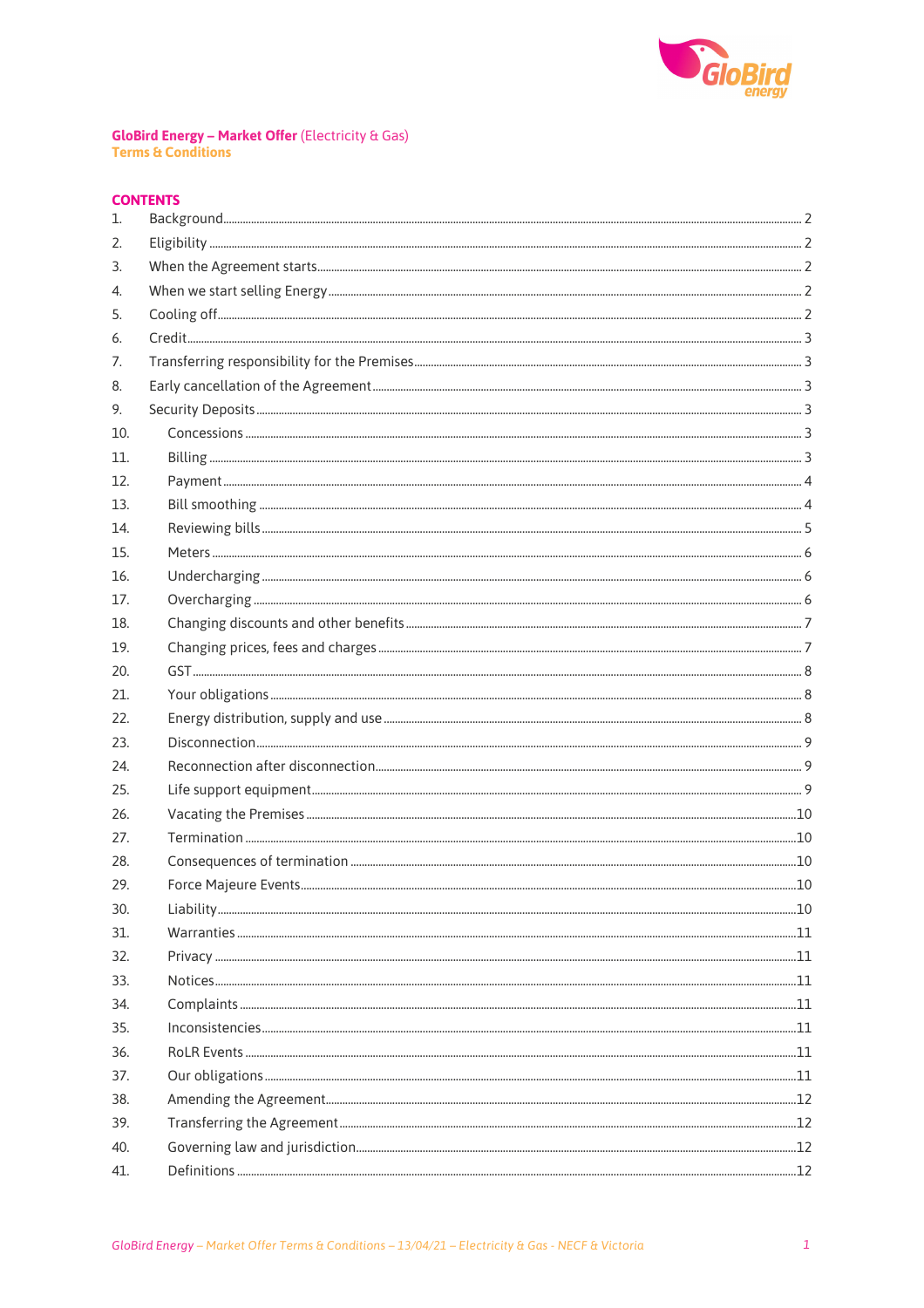

# **TERMS AND CONDITIONS**

# **1 Background**

- 1.1 These terms and conditions (**Terms and Conditions**) form part of the energy retail agreement (**Agreement**) between:
	- 1.1.1 GloBird Energy Pty Ltd ABN 68 600 285 827, referred to in these Terms and Conditions and elsewhere in the Agreement as "GloBird Energy", "we" or "us"; and
	- 1.1.2 you, identified in the Agreement Details as the customer and referred to in these Terms and Conditions and elsewhere in the Agreement as "you", for the sale of Energy to you at the Premises.
- 1.2 Another part of the Agreement is your Energy Plan.<br>1.3 If you buy both electricity and gas from us at one Pr
- If you buy both electricity and gas from us at one Premises, we have two separate energy retail agreements with you, one agreement for electricity and the other agreement for gas; and
- 1.4 If more than one Premises is specified in your Energy Plan, then we have multiple separate energy retail agreements with you, one agreement for each Premises or, to the extent clause 1.3 applies because you buy both electricity and gas from us at any one of the Premises, two agreements for that Premises.
- 1.5 If clause 1.3 or clause 1.4 applies or both those clause apply, then each reference to the Agreement in these Terms and Conditions to be read as a reference to each of the relevant agreements separately. Electricity-specific terms only apply to an electricity agreement and gas-specific terms only apply to a gas agreement.

# **2 Eligibility**

- 2.1 You are only eligible to purchase Energy from us under the Agreement if you are a Small Customer.
- 2.2 You must tell us if the amount of Energy you use changes significantly, because this may mean you are no longer a Small Customer and no longer eligible to purchase Energy under the Agreement, in which case clause 27.4.1 will apply.

# **3 When the Agreement starts**

- 3.1 The Agreement starts on the Acceptance Date and continues until you or we end it.<br>3.2 You can accept the offer set out in your Energy Plan by:
- You can accept the offer set out in your Energy Plan by:
	- 3.2.1 signing and returning to us a copy of the first page of the Agreement, in person or by post;
	- 3.2.2 signing, scanning and emailing to us a copy of the first page of the Agreement; or
	- accepting the offer verbally over the telephone, by SMS or online, before any applicable offer expiry date.
- 3.3 If you accept the offer verbally over the telephone, then, within 5 Business Days after the Acceptance Date, we will provide you with an Agreement Document, either:
	- 3.3.1 in person;
	- 3.3.2 by post; or
	- 3.3.3 electronically, if you have agreed to the use of electronic communications.

# **4 When we start selling Energy**

- 4.1 Subject to 4.2, we will not start selling you Energy at the Premises unless and until: 4.1.1 you have given us:
	- (a) acceptable identification;
	- (b) your contact details for billing purposes and, if you rent the Premises, contact details for your landlord or the landlord's agent; and
	- (c) credit history information, if required under clause 6;
	- 4.1.2 if you are a Business Customer and we have asked you to provide us with a guarantee of your obligations under the Agreement from a shareholder, director or other stakeholder, you have given us that guarantee duly signed by the guarantor;
	- 4.1.3 your cooling-off period under clause 5 has expired;
	- 4.1.4 you have paid any applicable connection fee or other charge associated with connecting the Premises to the distribution system, and the Premises are connected; and
	- 4.1.5 if we are not already the retailer responsible to AEMO for the Premises under Energy Law, a transfer to us from the responsible retailer is completed in accordance with clause 7.
- 4.2 If and only if the Agreement is not an unsolicited consumer agreement under the Australian Consumer Law, we may agree with you that we are to start selling Energy to you before the expiry of your cooling-off period under clause 5.

# **5 Cooling off**

5.1 You can cancel the Agreement during the 10 Business Day cooling off period.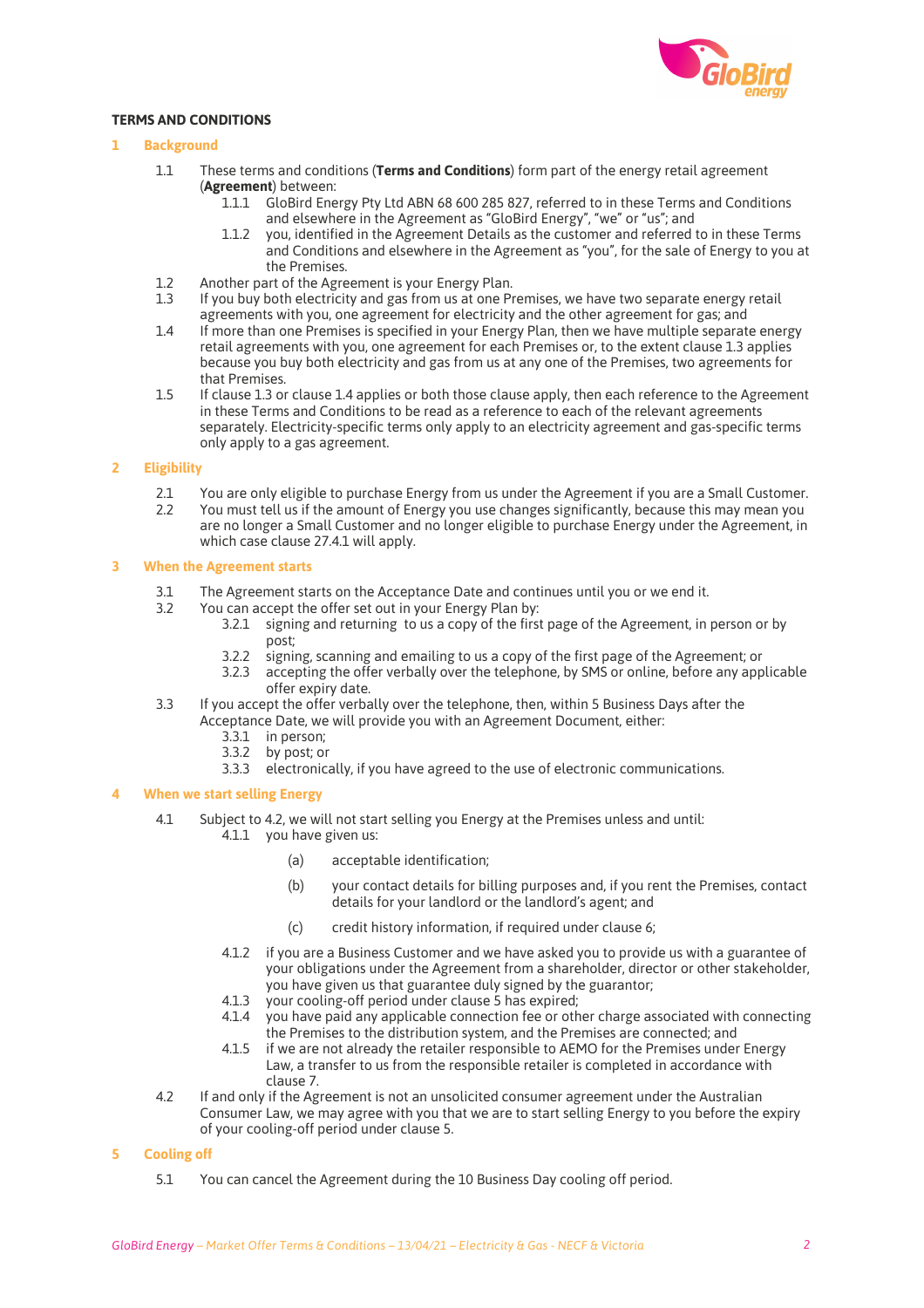

- 5.2 The cooling off period starts on the later of:
	- 5.2.1 the first Business Day after the Acceptance Date;
	- 5.2.2 if you accept the offer set out in your Energy Plan verbally over the telephone, the first Business Day after the day on which we give you an Agreement Document in accordance with clause 3.3; and
	- 5.2.3 day on which you receive our Disclosure Statement.
- 5.3 To cancel, you must:
	- 5.3.1 notify us by telephone of your intention to cancel; or
	- 5.3.2 complete and post or email to us the cancellation notice provided to you with the Agreement.
- 5.4 You can cancel the Agreement during the cooling off period even though you have signed the Agreement or agreed to it over the phone or online.

# **6 Credit**

- 6.1 You agree that:
	- 6.1.1 we may collect, hold and use Credit Information about you to evaluate your credit eligibility and what level, if any, of credit we can provide to you or continue to provide to you, and to manage our relationship with you, and
	- 6.1.2 we may disclose your Credit Information to any credit reporting body.
- 6.2 We will comply with all applicable privacy laws in handling your Credit Information.

# **7 Transferring responsibility for the Premises**

If we are not currently the retailer responsible for the Premises, we will arrange for responsibility for the Premises to transfer to us. You agree to us taking all necessary steps to do so, and must do anything we reasonably request to effect the transfer, including executing documents.

# **8 Early cancellation of the Agreement**

- 8.1 We may stop the transfer under clause 7 and cancel the Agreement for any reason before the transfer is completed, including where:
	- 8.1.1 the transfer doesn't occur within 3 months of the Acceptance Date;<br>8.1.2 vou don't meet our credit requirements: or
	- 8.1.2 you don't meet our credit requirements; or
	- 8.1.3 any information in the Agreement Details or your Energy Plan is incorrect.
- 8.2 We will notify you if we cancel the Agreement under clause 8.1 and may offer you an alternative agreement.
- 8.3 If we do not cancel the Agreement under clause 8.1 then, unless the Agreement Details or your Energy Plan provides otherwise, the Agreement continues indefinitely until it ends under clause 27.

# **9 Security Deposits**

- 9.1 Depending on your creditworthiness and in accordance with Energy Law, we may ask you to provide or replenish a Security Deposit and you must do so if we ask.
- 9.2 We must pay you interest on the Security Deposit as required by Energy Law.
- 9.3 Where permitted by Energy Law, we may use your Security Deposit to offset any amount you owe us under the Agreement if you fail to pay a bill by the Due Date, or as payment of a final bill.
- 9.4 If we use your Security Deposit, we will notify you of this within 10 Business Days.<br>9.5 If we no longer need the Security Deposit, we will return it and any outstanding in
- If we no longer need the Security Deposit, we will return it and any outstanding interest through a credit on your bill or otherwise as you request, or if the Agreement has ended, through our standard processes.

#### **10 Concessions**

10.1 By entering into the Agreement with us, you authorise us to make enquires of Centrelink, Veterans' Affairs and other agencies in order to enable us to determine if you qualify for a concession, rebate or service, and you also authorise those agencies to provide the results of those enquiries to us. This authority only remains valid while you are our customer, and you may withdraw it any time by contacting us. If you withdraw your authority and you do not otherwise provide proof of your circumstances, you may be ineligible for concessions we provide.

#### **11 Billing**

- 11.1 We will send you your bill for each Billing Period as soon as possible after the end of the Billing Period, at:
	- 11.1.1 your nominated email address for bills, if you have agreed to the use of electronic communications in the Agreement Details; or
	- 11.1.2 otherwise, your nominated postal address for bills.
- 11.2 Bills we send to you will be calculated based on:
	- 11.2.1 the amount of Energy used at the Premises during the Billing Period, using information obtained from reading your meter or otherwise an estimation of that use in accordance with Energy Law; and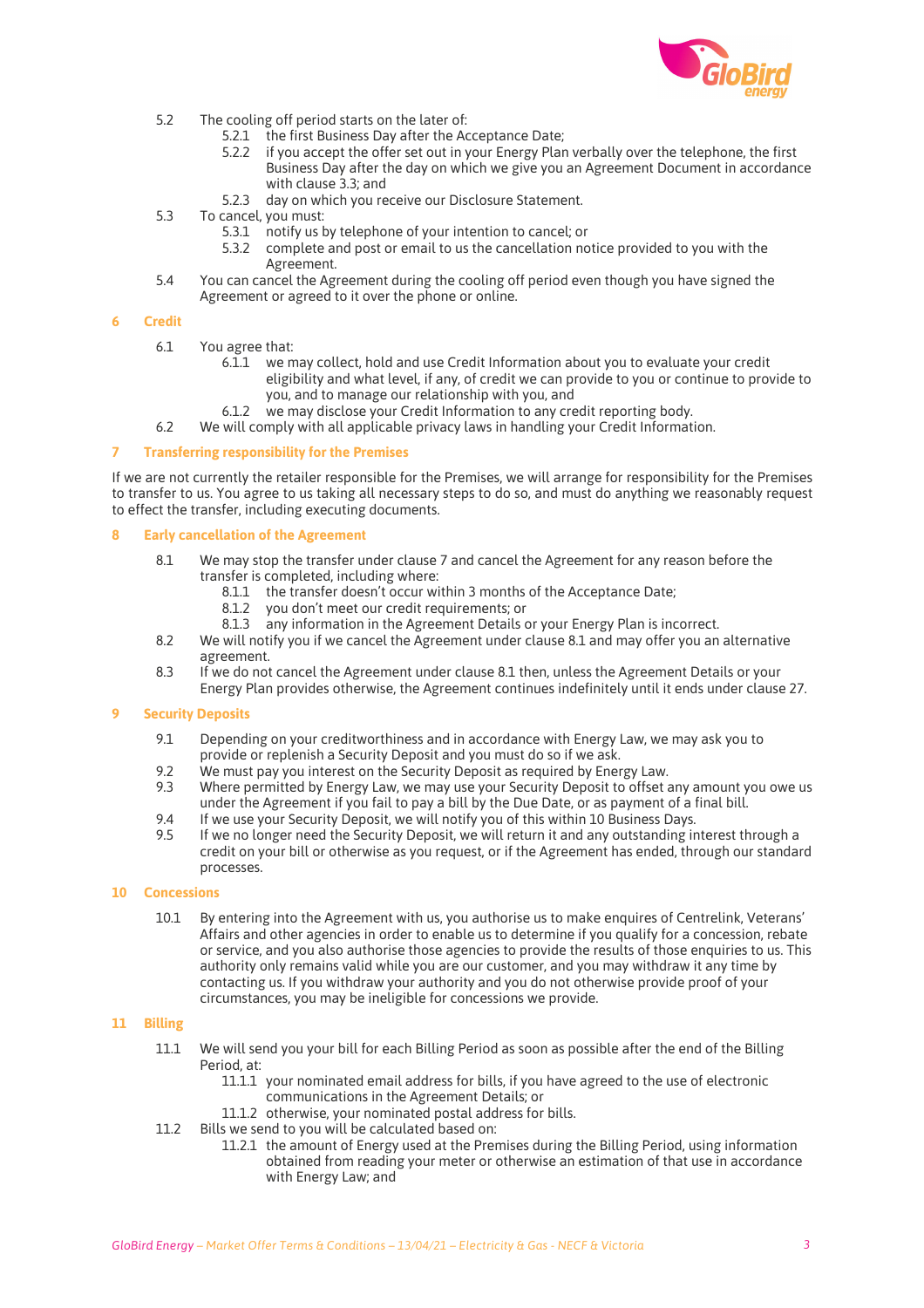

- 11.2.2 the Energy prices set out in your Energy Plan, which cover the cost of your Energy and other regular recurrent charges in relation to the supply and sale of Energy to you at the Premises including any such charges payable for services provided by your Distributor.
- 11.3 Bills will also include:
	- 11.3.1 any other fees and charges provided for under the Agreement, as set out in your Energy Plan;
	- 11.3.2 any other fees or charges we incur responding to your service requests or otherwise in relation to the supply and sale of Energy to you at the Premises, such as special meter read fees and applicable connection charges if you have asked for a new connection or connection alteration and have not made alternative arrangements with your Distributor; and
	- 11.3.3 any other amounts you owe to us under the Agreement, including (without limitation) any undercharged amount.
- 11.4 We may estimate the amount of Energy used at the Premises if your meter cannot be read, if your metering data is not obtained (for example, if access to the meter is not given or the meter breaks down or is faulty), or if you otherwise consent. If we do that to calculate a bill, we will clearly state on the bill that it is based on an estimation and, when your meter is later read, we will adjust your bill for the difference between the estimate and the Energy actually used. If the later meter read shows that you have been undercharged, we will allow you to pay the undercharged amount in instalments, over the same period of time during which the meter was not read (if less than 12 months), or otherwise over 12 months. If the meter has not been read due to your actions, and you request us to replace the estimated bill with a bill based on an actual reading of the meter, we will comply with your request but may charge you any cost we incur in doing so.
- 11.5 If we sell you both electricity and gas or if we sell Energy to you at more than one Premises such that under clause 1.3 or 1.4 or both we have more than one energy retail agreement with you, then we may establish a separate account in respect of any of those agreements and issue separate bills on each separate account and we may establish a consolidated account in respect of any two or more of those agreements and issue consolidated bills on each consolidated account.
- 11.6 Our bills will contain the information required by Energy Law.

# **12 Payment**

- 12.1 You must pay each bill in full by the Due Date, which will be no earlier than 7 Business Days from the date we issue the bill. You can pay your bill by any of the options listed on your bill and, if you are a Residential Customer, using Centrepay.
- 12.2 If we sell you both electricity and gas or if we sell Energy to you at one or more Premises, we will apply payments as you direct or, if you do not give us a direction, in the following sequential order: 12.2.1 to amounts you owe for electricity we have sold you, oldest debt to newest debt; then 12.2.2 to amounts you owe for gas we have sold you, oldest debt to newest.
- 12.3 If any of your accounts are in credit, we may transfer some or all of the credit balance in that account to any of your other accounts which is in debit.
- 12.4 If you have difficulties paying your bill, you should contact us as soon as possible. We will provide you with information about payment options or, if the Premises is in Victoria, about special entitlements you may have under Energy Law. If the Premises is in another State and you are a Residential Customer and have told us that you have difficulty paying your bill, we will offer you the option of paying your bill under a payment plan; however, we are not obliged to do so if you have had 2 payment plans cancelled due to non-payment in the previous 12 months or have been convicted of an offence involving the illegal use of electricity in the previous 2 years. Additional protections may be available to you under our hardship policies and under Energy Law. Our hardship policies are available on our website: www.GloBirdEnergy.com.au.
- 12.5 Without prejudice to any other rights we may have under the Agreement or at law, if you do not pay by the Due Date then, to the extent permitted by Energy Law, we may do one or more of the following:
	- 12.5.1 require you to pay a late payment fee, if such a fee is included in your Energy Plan;
	- 12.5.2 apply any Security Deposit in accordance with clause 9;
	- 12.5.3 disconnect your Energy supply in accordance with clause 23; and
	- 12.5.4 terminate the Agreement under clause 27.

#### **13 Bill smoothing**

Bill smoothing is a payment plan which allows you to make regular monthly payments towards your bills. Your Energy Plan states whether or not bill smoothing applies as a part of the Agreement. If bill smoothing applies, then:

Bill smoothing starts from when we start selling you Energy under the Agreement. The first monthly amount you pay under bill smoothing will be credited against the first bill you receive from us after that payment.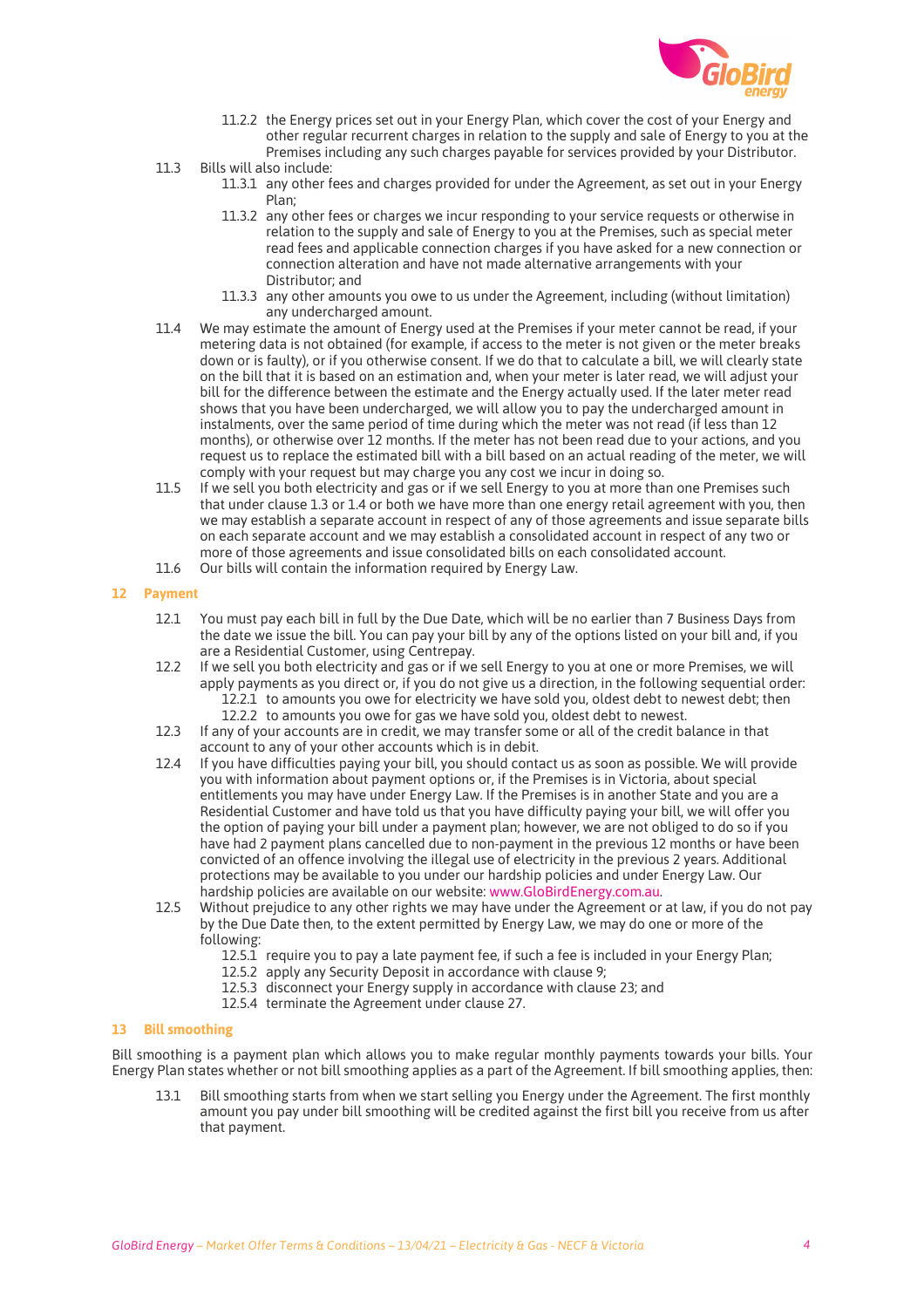

- 13.2 Your Energy Plan will state the amount you are to pay monthly. We will agree the monthly amount with you, aiming for it to cover the Energy and supply charges we estimate you will incur over a 12 month period, less any applicable discounts and concessions. In framing that estimate, we will consider all relevant information available to us about your past and likely future use of Energy.
- 13.3 You must pay the monthly amounts on or before the day of the month stated in your Energy Plan. Unless you are paying the monthly amounts by direct debit, we will send you a statement at least 5 Business Days before that day, reminding you to make your payment.
- 13.4 When we send you your next bill, it will set out the amount of your Energy and supply charges. We will credit the monthly amounts you have paid under bill smoothing against these charges. This may leave a credit or debit balance for those charges. If there is a debit balance, you will need to pay that balance to us by the Due Date stated on your bill. If there is a credit balance, we will credit that balance over to your next bill.
- 13.5 Your bill may also include other fees and charges that are not covered by the monthly amounts. You will need to pay these by the Due Date stated on your bill.
- 13.6 We will change the monthly amount under bill smoothing if we believe that, without the change, there will be a material ongoing difference – whether positive or negative – between the monthly amounts paid by you under bill smoothing and the amount of your Energy and supply charges. One reason for this is that we may have varied your change your prices, fees and charges. We will notify you if we change your monthly amount and, if you are paying the monthly amounts by direct debit, you agree to the related change to our direct debit agreement with you. If you want to reduce the monthly amount, please contact us so we can discuss your options.
- 13.7 You can end your bill smoothing at any time, by calling or writing to us.
- 13.8 We can cancel bill smoothing, by giving you notice of cancellation, if:
	- 13.8.1 we no longer believe we can make a reasonable estimate of your Energy and supply charges;
	- 13.8.2 direct debiting your bank account fails on two consecutive attempts;
	- 13.8.3 you are late paying other charges not covered by bill smoothing;
	- 13.8.4 there is a change in any network tariff applicable to you or your Premises and the new tariff is a demand tariff; or
	- 13.8.5 we are no longer offering bill smoothing.
- 13.9 If bill smoothing is cancelled, the Agreement will still continue. You may need to enter into a new direct debit agreement with us though you will always be able to pay your bills using one of the other payment methods detailed in your bills. If your account is in debit when bill smoothing ends, the debit balance will be payable by the Due Date stated on your next bill. If your account is in credit, we will carry the credit balance over to your next bill.

# **14 Reviewing bills**

- 14.1 If you disagree with an amount you have been charged, you can ask us to review the bill in accordance with our standard complaints and dispute resolution procedures (see clause 34).
- 14.2 If your bill is reviewed, you are still required to pay:
	- 14.2.1 the lesser of:
		- (a) the portion of the bill that you do not dispute; and
		- (b) an amount equal to the average of your bills in the last 12 months (excluding the bill in dispute); and
	- 14.2.2 any other bills from us that are due for payment.
- 14.3 If you ask us to, as part of the review of your bill we will arrange for a check of the meter reading or metering data or for a test of the meter. If the meter is found to be compliant and the metering data proves to be correct, you will be liable for the cost of the check or test.
- 14.4 If the bill is:
	- 14.4.1 correct, then you must pay the bill; or
	- 14.4.2 incorrect, then we must adjust the bill in accordance with clauses 16 and 17 and you will not be required to pay the cost of any meter test.
- 14.5 If, after completion of our review of a bill, you are not satisfied with our decision in relation to the review or our action or proposed action under clause 14.4, you may lodge a dispute with the Energy Ombudsman. The Energy Ombudsman's contact details are as follows:
	- 14.5.1 If the Premises are in Victoria: **Energy and Water Ombudsman Victoria**
		- Telephone:1800 500 509
		- Email: ewovinfo@ewov.com.au Address: Reply Paid 469, Melbourne VIC 8060
	- 14.5.2 if the Premises are in South Australia: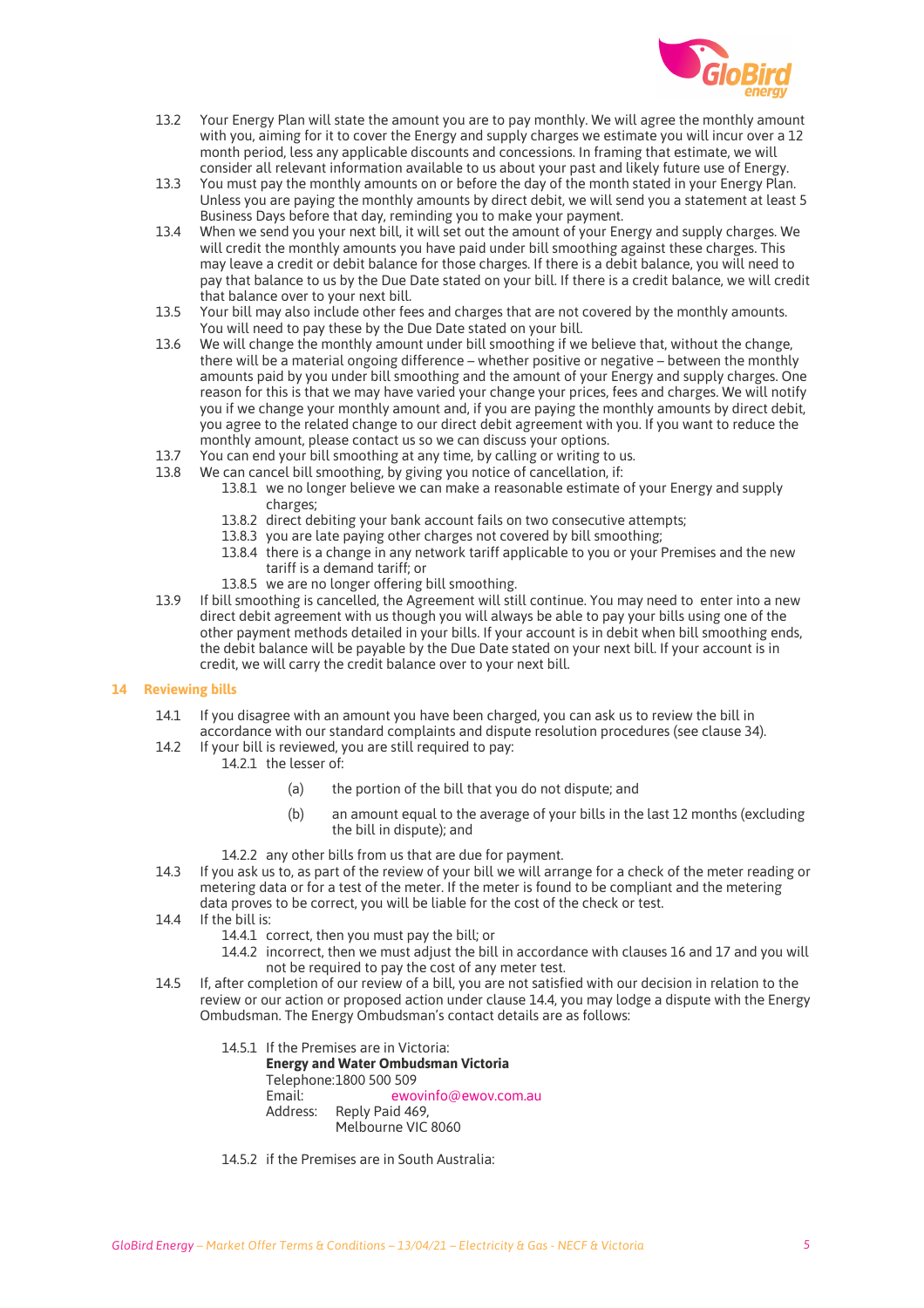

#### **Energy and Water Ombudsman SA**

| Telephone: | 1800 665 565              |
|------------|---------------------------|
| Website:   | www.ewosa.com.au          |
| Address:   | Level 11, 50 Pirie Street |
|            | Adelaide SA 5000          |
|            |                           |

# 14.5.3 if the Premises are in New South Wales:

| <b>Energy &amp; Water Ombudsman NSW</b> |  |  |  |  |  |
|-----------------------------------------|--|--|--|--|--|
| 1800 246 545                            |  |  |  |  |  |
| www.ewon.com.au                         |  |  |  |  |  |
| Level 11, 133 Castlereagh Street        |  |  |  |  |  |
| Sydney NSW 2000                         |  |  |  |  |  |
|                                         |  |  |  |  |  |

14.5.4 if the Premises are in the Australian Capital Territory:

| ACT Civil and Administrative Tribunal |                         |  |  |  |
|---------------------------------------|-------------------------|--|--|--|
| Telephone:                            | 02 6207 1740            |  |  |  |
| Website:                              | www.acat.act.gov.au     |  |  |  |
| Address:                              | Level 4. 1 Moore Street |  |  |  |
|                                       | Canberra ACT 2601       |  |  |  |
|                                       |                         |  |  |  |

# 14.5.5 if the Premises are in Queensland:

|            | <b>Energy and Water Ombudsman Queensland</b> |
|------------|----------------------------------------------|
| Telephone: | 1800 662 837                                 |
| Website:   | www.ewog.com.au                              |
| Address:   | Level 16, 53 Albert Street                   |
|            | Brisbane City OLD 4000                       |

# 14.5.6 if the Premises are in Tasmania:

**Energy and Water Ombudsman Tasmania** 1800 001 170 Website: www.energyombudsman.tas.gov.au Address: Level 6, 86 Collins Street

Hobart TAS 7000

# **15 Meters**

- 15.1 You must allow us and our representatives safe and unhindered access to the Premises for the purposes of reading, testing, maintaining, inspecting or altering the meter at the Premises as well as calculating or measuring Energy supplied to the Premises, checking the accuracy of metering data and replacing the meter.
- 15.2 If we seek access for any of the reasons mentioned in clause 15.1, or our representatives do, we or they will comply with all relevant requirements under Energy Law and will carry or wear identification and show it to you on request.
- 15.3 If you fail to allow meter access and we bill you based on an estimate of your Energy use, we may charge you a special meter read fee as set out in your Energy Plan if you ask us to bill you based on your actual use.
- 15.4 We will use our best endeavours to ensure that meter readings are carried out as frequently as is needed to prepare your bills, consistently with Energy Law and in any event at least once every 12 months.
- 15.5 You agree that, if we want to deploy a new meter at the Premises, we can do that and that you have no right to opt out.

# **16 Undercharging**

- 16.1 If we have undercharged you, we may recover the undercharged amount from you.
- 16.2 If we recover an undercharged amount from you:
	- 16.2.1 we will not charge interest on the undercharged amount; and
	- 16.2.2 we will offer you time to pay the undercharged amount in instalments over the same period during which you were undercharged (if less than 12 months), or otherwise over 12 months.
- 16.3 The maximum amount we can recover from you is limited to the amount that has been undercharged in the 4 months (in Victoria) immediately before we notify you, or 9 months (in other states and territories outside Victoria) immediately before we notify you, unless the undercharge is your fault, or results from your unlawful act or omission.

#### **17 Overcharging**

17.1 Where you have been overcharged by an amount less than the overcharge threshold under Energy Law, as applicable from time to time, we must credit that amount to your next bill after we become aware of the overcharging.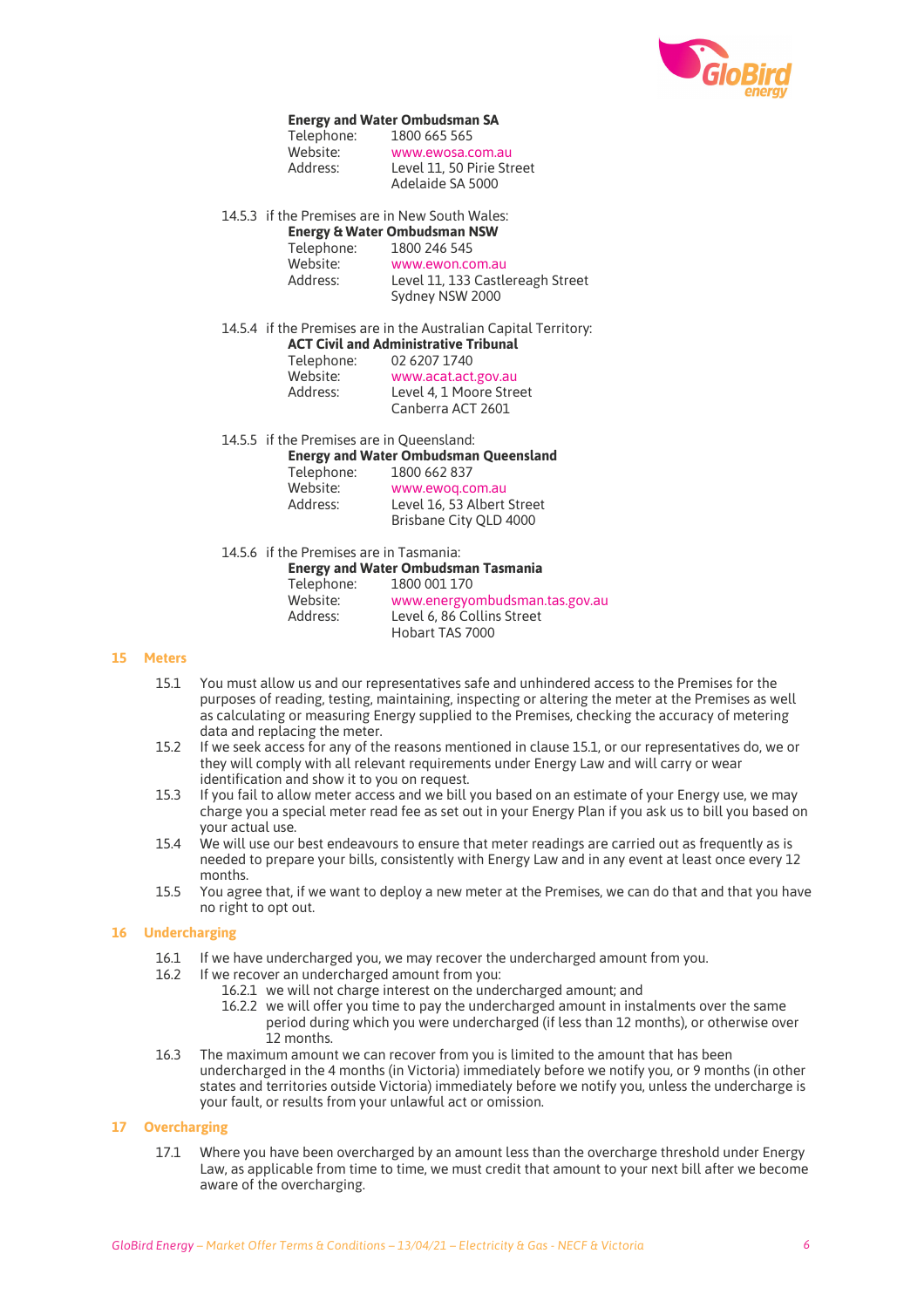

- 17.2 Where you have been overcharged by an amount equal to or more than the overcharge threshold under Energy Law, we must:
	- 17.2.1 inform you within 10 Business Days of our becoming aware of the overcharge; and
		- 17.2.2 repay the overcharge by crediting the relevant amount to your next bill, or otherwise as you reasonably request.
- 17.3 If you have stopped buying Energy from us, we will use our best endeavours to pay the overcharged amount to you within 10 Business Days.
- 17.4 No interest is payable on an amount overcharged.

#### **18 Changing discounts and other benefits**

- 18.1 Prior to each Review Date we will review any discount you are entitled to. We may decide not to change that discount in which case you will continue to be entitled to the same discount on an ongoing basis until we decide to change it, after a further review conducted by us prior to a subsequent Review Date.
- 18.2 If in any review under clause 18.1 of any discount you are entitled to we are entitled under Energy Law to change and decide to change that discount, we will give you written notice of the change including the period over which the changed discount will apply. We will also give you notice of any change in any benefit provided for in your Energy Plan. We will give these notices to you in the manner and form required by Energy Law, no earlier than 40 Business Days and no later than 20 Business Days before the change or, if the Premises are in Victoria, at least 5 Business Days before the change will take effect. We will include all relevant information about the change also as required by Energy Law.

#### **19 Changing prices, fees and charges**

- 19.1 At any time or, if the Premises are in Victoria, with effect from any Review Date, we may change your prices, fees and charges if there is any increase in any External Cost which has occurred or which we fairly and reasonably expect will occur. The amount of the change will fairly and reasonably reflect the amount of the increase or expected increase in that External Cost and will not exceed what we consider is necessary to cover that increase or expected increase, taking into account that the change may also apply to prices, fees and charges that our other customers pay.
- 19.2 At any time or, if the Premises are in Victoria, with effect from any Review Date, we may change your prices, fees and charges if there is any increase in any Other Cost which has occurred or which we fairly and reasonably expect will occur. The amount of the change will fairly and reasonably reflect the amount of the increase or expected increase in that Other Cost and will not exceed what we consider is necessary to cover that increase or expected increase, taking into account that the change may also apply to prices, fees and charges that our other customers pay.
- 19.3 If at any time there is a Significant CPI Increase then, at or around that time or, if the Premises are in Victoria, with effect from any Review Date, we may change your prices, fees and charges in line with that Significant CPI Increase but we will not do this if or to the extent there has been any change to your prices, fees and charges under clause 19.1 or 19.2 referable to the same period to which the Significant CPI Increase relates.
- 19.4 If the Premises are in Victoria, then, if a relevant Victorian Default Offer price determination is varied on account of uncertain or unforeseen events, we may re-set your prices in the same basis as, and with effect from one month after when, that variation takes effect. We may also re-set your prices as otherwise permitted under Energy Law in Victoria.
- 19.5 Independent of clause 19.1, 19.2, 19.3 and 19.4 and at our discretion, we may also review your prices, fees and charges and re-set them at new levels with effect from any Review Date.
- 19.6 If we decide to change or re-set any of your prices, fees or charges under any of clauses 19.1, 19.2, 19.3, 19.4 and 19.5, we will give you written notice of the change or re-set. We will give you this notice at least 5 Business Days before the change or re-set takes applies to you or, if the Premises are in Queensland and the change or re-set results in an increase in any of your prices, fees or charges, at least 10 Business Days before the change or re-set will take effect. We will deliver the notice by your preferred form of communication where you have communicated this to us, or otherwise by the same method as that used for delivery of your bill. The notice will include all the information required by Energy Law.
- 19.7 Despite clause 19.6, we are not required to and may not provide a notice under that clause in certain circumstances including where you entered into the Agreement within 10 Business Days before the date on which the change or re-set is to take effect, and we have informed you of the change or re-set, and also where the change or re-set is a direct result of:
	- 19.7.1 a change to, or withdrawal or expiry of, a government funded energy charge rebate, concession or relief scheme; or
	- 19.7.2 a change to any bank charges or fees, credit card charges or fees, or payment processing charges or fees applicable to you.

However, we will provide you with the notice under that clause as soon as practicable, and in any event no later than your next bill, where there are variations to your tariffs and charges that are a direct result of a tariff reassignment by your Distributor.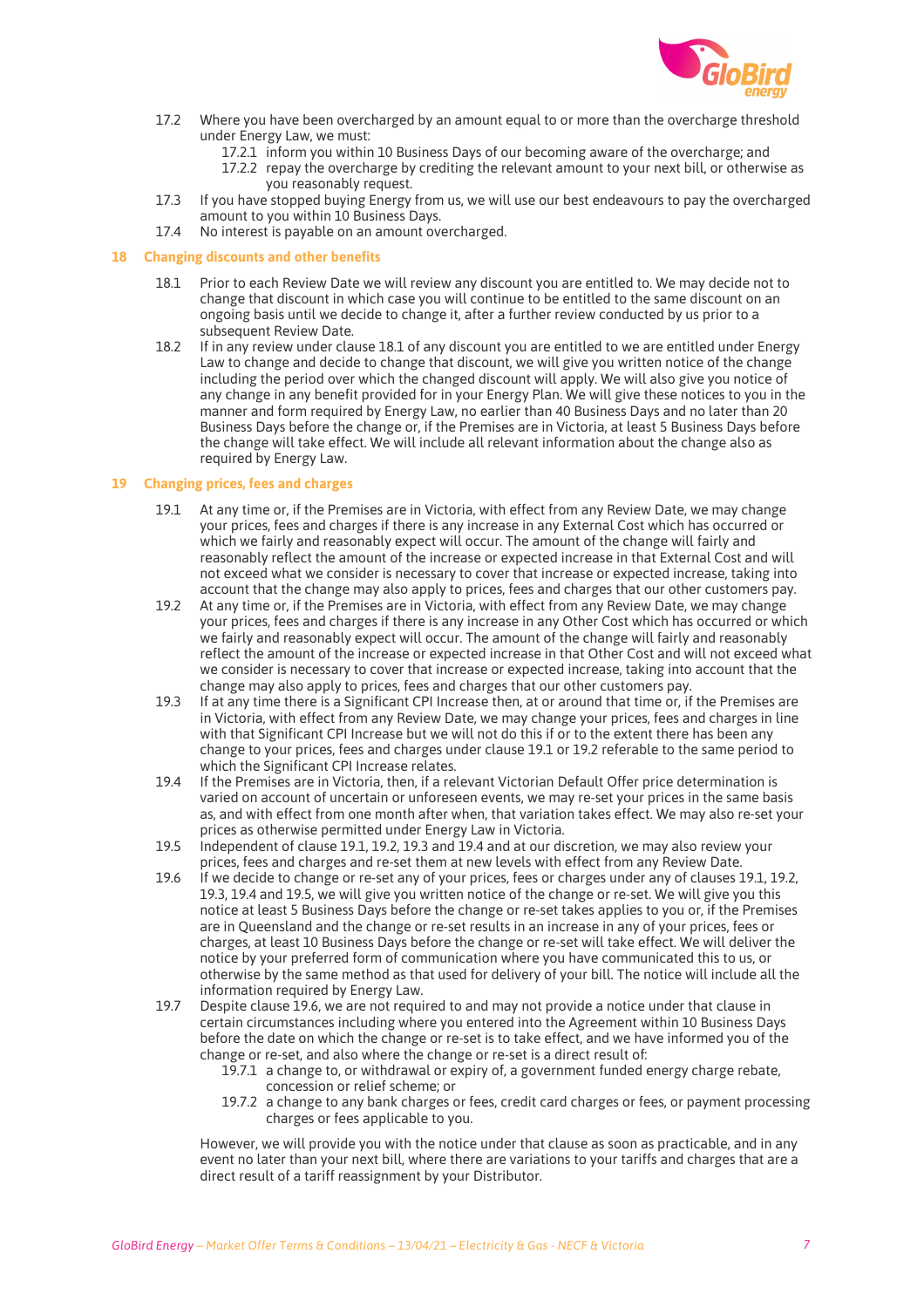

# **20 GST**

Amounts specified in your Energy Plan and other amounts payable under the Agreement are inclusive of GST.

#### **21 Your obligations**

- 21.1 Title and risk in the Energy sold to you under the Agreement will pass to you at the point of connection with the Premises.
- 21.2 You must comply at all times with Energy Law.
- 21.3 You must:
	- 21.3.1 ensure your name and contact details (including your nominated addresses for notices and bills) and the details of the Premises are correct in the Agreement Details;
	- 21.3.2 ensure any other information you give us is correct and not false, misleading or deceptive; and
	- 21.3.3 notify us as soon as possible if:
		- a) information you have provided to us changes, including if your billing address changes or if your use of Energy changes (for example, if you start running a business at the Premises); or
		- b) you are aware of any change that materially affects access to your meter.
- 21.4 You must not, and must take reasonable steps to ensure others do not:
	- 21.4.1 illegally use Energy supplied to the Premises;
		- 21.4.2 interfere or allow interference with any electrical or gas equipment that is at the Premises except as may be permitted by law;
		- 21.4.3 use the Energy supplied to the Premises or any electrical or gas equipment in a manner that:
			- a) unreasonably interferes with the connection or supply of Energy to another customer; or
			- b) causes damage or interference to any third party;
		- 21.4.4 allow Energy purchased from us to be used otherwise than in accordance with the Agreement and Energy Law; or
		- 21.4.5 tamper with, or permit tampering with, any meters or associated equipment.
- 21.5 You must ensure that any work on your Energy installation and appliances is done by accredited electricians and registered plumbers or gas fitters.

#### **22 Energy distribution, supply and use**

- 22.1 Your Distributor is responsible for the connection of the Premises to the distribution system, and the physical supply of Energy to the Premises (including the quality and reliability of the Energy supplied). If requested, we will procure connection services for the Premises from your Distributor as required by Energy Law, and in any event will arrange for your Distributor to supply Energy to the Premises.
- 22.2 You are responsible for how electricity is used on your side of the supply point at the Premises and for how gas is used on the Premises.
- 22.3 The quality and reliability of your Energy supply is subject to a variety of factors that are beyond our control, including accidents, emergencies, weather conditions, vandalism, system demand, the technical limitations of the distribution system and the acts of other persons (such as your Distributor), including at the direction of a Relevant Authority. Electricity supplied to the Premises may be subject to voltage and frequency fluctuations and gas supplied to the Premises may be subject to quality or pressure variations or deficiencies.
- 22.4 We may arrange planned interruptions to the supply of electricity to the Premises where permitted under Energy Law to install, maintain, repair or replace your electricity meter. If your electricity supply will be affected by such an interruption we (as opposed to your Distributor) are planning and clause 25 does not apply, we may seek your explicit informed consent to the interruption occurring on a specified date or to the interruption occurring on any day within a specified 5 Business Day range. Otherwise, we will give you at least 4 Business Days' notice by mail, letterbox drop, press advertisement or other appropriate means. We will use our best endeavours to restore supply as soon as possible.
- 22.5 If you request us to do so, we will use our best endeavours to explain a planned interruption to the supply of electricity to the Premises which was arranged by us. If you want a written explanation, then, within 10 Business Days of receiving your request, we will give you either the written explanation or an estimate of the time we may need to provide a more detailed explanation.
- 22.6 More broadly, you agree that, in the following circumstances, the supply of Energy to the Premises may be interrupted, and you will immediately cease or reduce using Energy at the Premises and will comply with directions from us or your Distributor:
	- 22.6.1 when a supply interruption is allowed or required under the law;
	- 22.6.2 when a supply interruption occurs for reasons beyond our control: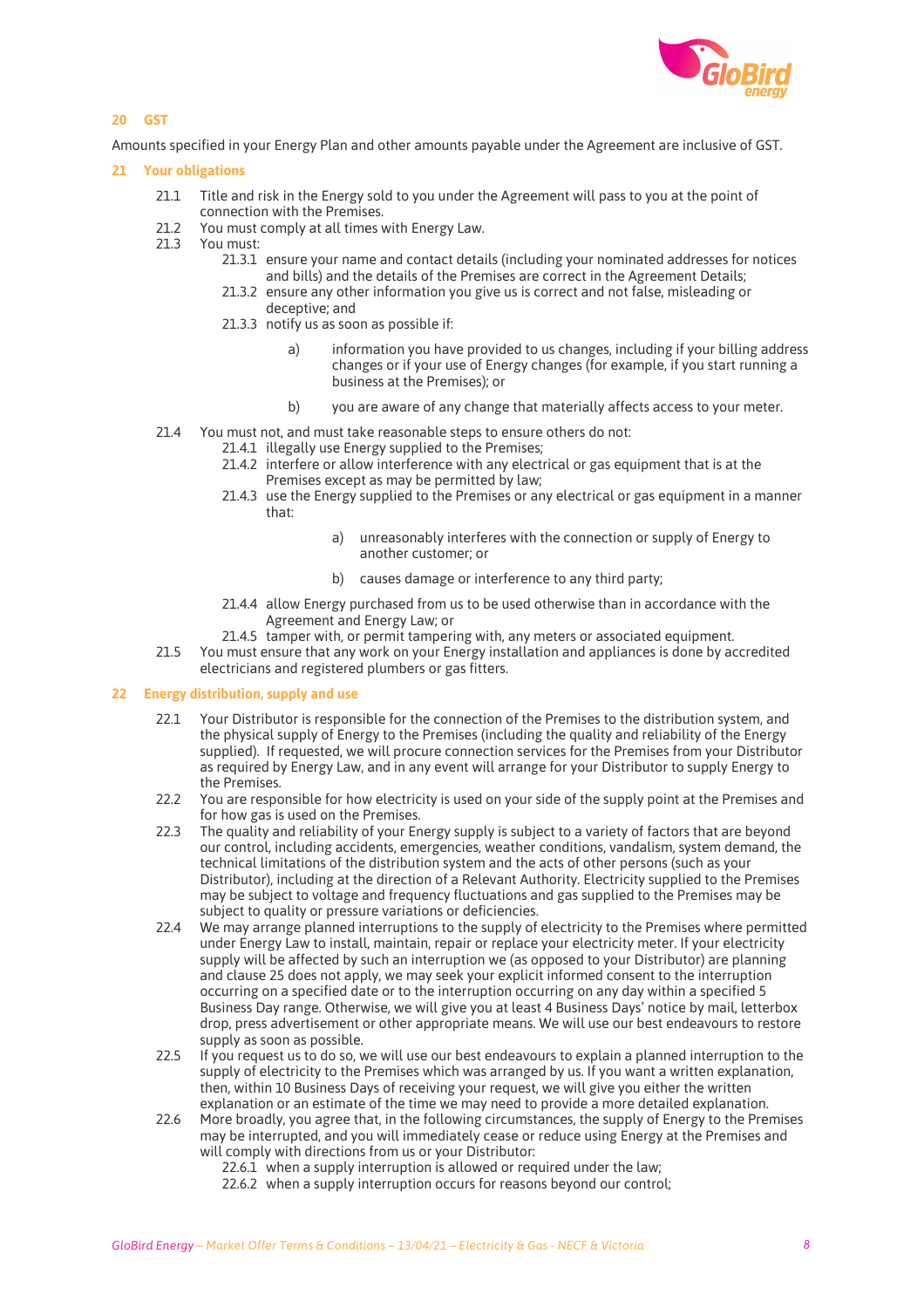

- 22.6.3 when a supply interruption occurs because of steps taken by your Distributor or AEMO;
- 22.6.4 when a supply interruption occurs because there is insufficient Energy or system capacity to meet the needs of all users;
- 22.6.5 when a supply interruption is required to allow repairs, testing, maintenance or other works; or
- 22.6.6 when a supply interruption is necessary due to an Emergency or for reasons of public health or safety or the protection of any person or property.
- 22.7 Where reasonably possible and in accordance with Energy Law, we or your Distributor will give you prior notice of supply interruptions (though not necessarily in writing).
- 22.8 If you inform us that supply to the Premises has been interrupted and you want us to notify your Distributor, we will do so as soon as practicable.

# **23 Disconnection**

- 23.1 We will comply with the terms, conditions and procedures set out in Energy Law when disconnecting the supply of Energy to the Premises. Without limitation, before disconnecting the Premises, we must comply with relevant warning notice requirements, and if the disconnection is because we do not have safe and unhindered access only, we must use our best endeavours to contact you to arrange an appointment with you for access to the Premises in addition to any warning notice. However, we are not required to provide a warning notice prior to disconnection in certain circumstances (for example, where there has been illegal or fraudulent use of Energy at the Premises or where there is an Emergency or public health or safety issue).
- 23.2 We may arrange for disconnection in the following circumstances, subject to Energy Law: 23.2.1 if you ask us to;
	- 23.2.2 if you are a Residential Customer, you do not pay your bill by the Due Date and, if the Premises are not in Victoria, you do not agree to an offer to pay the bill by instalments or, having so agreed, you fail to comply with the instalment arrangement;
	- 23.2.3 if you are a Victorian Residential Customer anticipating or facing payment difficulties and receiving assistance from us, you fail to make a payment or otherwise do not adhere to the terms of that assistance;
	- 23.2.4 if you are a Business Customer, you do not pay your bill by the Due Date or you fail to comply with the terms of an agreed payment plan;
	- 23.2.5 if your meter has not been able to be read for three consecutive meter readings due to a lack of access to the Premises;
	- 23.2.6 if you fail to give us safe and unhindered access to the Premises as required by clause 15.1 or any requirements under Energy Law;
	- 23.2.7 if you refuse to provide a Security Deposit or acceptable identification, we are entitled to require from you;
	- 23.2.8 if you use Energy at the Premises fraudulently, or intentionally use it contrary to Energy Laws; or
	- 23.2.9 we are otherwise entitled or required to do so under Energy Law.

# **24 Reconnection after disconnection**

- 24.1 We must arrange the reconnection of the Premises if, within 10 Business Days of the Premises being disconnected:
	- 24.1.1 you ask us to arrange for reconnection;
	- 24.1.2 you rectify the matter that led to the disconnection; and
	- 24.1.3 if we are permitted by Energy Law to impose a reconnection charge and request you to pay it, you pay that reconnection charge.
- 24.2 If you do not meet the requirements in clause 24.1 within 10 Business Days following disconnection, the Agreement will terminate automatically in accordance with clause 27.4.2.

# **25 Life support equipment**

- 25.1 If a person living or intending to live at the Premises requires life support equipment, you must advise us that that is the case and register the Premises with us or your Distributor. To register, you will need to give us a written medical confirmation form from a registered medical practitioner that a person residing or intending to reside at the Pemises requires life support equipment. Subject to Energy Law, the Premises may cease to be registered as having life support equipment if no medical confirmation is provided.
- 25.2 You must tell us or your Distributor if the life support equipment is no longer required at the Premises.
- 25.3 If you tell us that a person living or intending to live at the Premises requires life support equipment, then, subject to and in accordance with Energy Law, we will give you at least 50 Business Days to provide the required medical confirmation for the Premises. We will also give you general advice that there may be interruptions to the supply of electricity to the Premises which are planned by your Distributor or by us or which are unplanned, at least 4 Business Days' notice in writing of any interruption planned by us, information to assist you to prepare a plan of action in case of an unplanned interruption, and an emergency telephone contact number.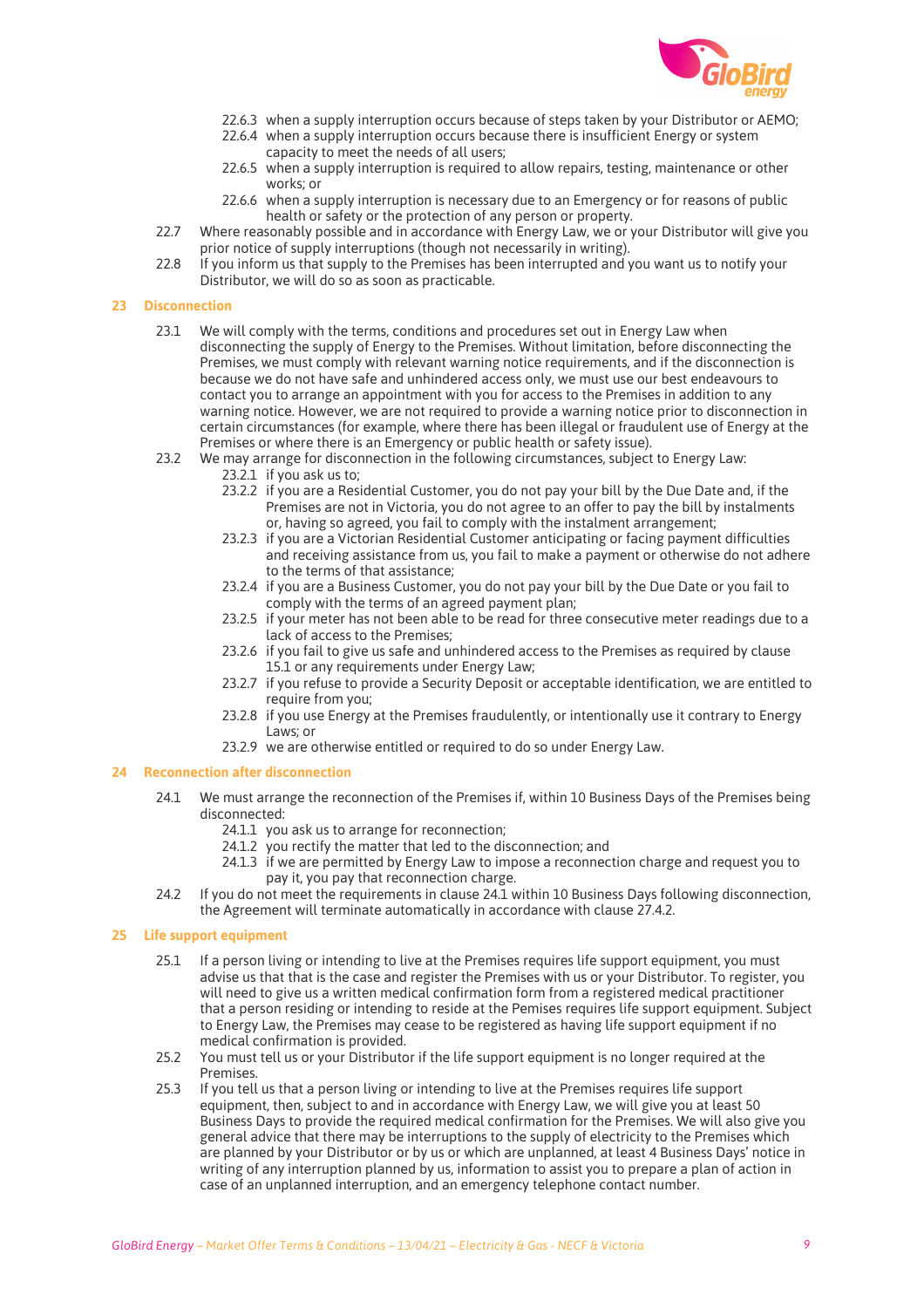

# **26 Vacating the Premises**

- 26.1 If you are vacating the Premises, then, in addition to a notice under clause 27.1.1, you must provide your forwarding address to us for your final bill for the Premises.
- 26.2 If you fail to tell us that you are vacating the Premises or you fail to provide access to your meter, we will continue to bill you for Energy used at the Premises until such time as your meter has been read or the Agreement otherwise ends, and you must pay those bills in accordance with the Agreement.

# **27 Termination**

- 27.1 You can end the Agreement by:
	- 27.1.1 giving us a notice stating you wish to end the Agreement in which case the Agreement will end on a date advised by us, of which we will give you at least 5 but no more than 20 Business Days' notice;
	- 27.1.2 by transferring the responsibility for the Energy supply at the Premises to another retailer, in which case the Agreement will end when this transfer is completed;
	- 27.1.3 by requesting us to disconnect the Energy supply to the Premises, in which case the Agreement will end 10 Business Days after disconnection; or
	- 27.1.4 by entering into a new agreement with us for the sale of Energy to you at the Premises, in which case the Agreement will end when the new agreement starts.
- 27.2 We can end the Agreement by giving you 20 Business Days' notice.<br>27.3 If your Energy Plan is on terms which require you to comply with ce
- 27.3 If your Energy Plan is on terms which require you to comply with certain conditions if you are to receive the prices, fees and charges or to enjoy the discounts or other benefits provided for in your Energy Plan, and you don't comply with those conditions, then we may give you 20 Business Days' notice requiring you to remedy your failure to comply with those conditions or to enter into a new agreement with us with a new energy plan. If you do neither, then the Agreement ends at the end of the 20 Business Days.
- 27.4 The Agreement will also end:
	- 27.4.1 if you start to use Energy at the Premises other than as a Small Customer;
	- 27.4.2 if the Premises are disconnected other than due to your request and you have not met the requirements for reconnection, in which case the Agreement will end 10 Business Days after the date of disconnection;
	- 27.4.3 when another person starts being supplied with Energy at the Premises, by us or by another retailer; or
	- 27.4.4 if we are no longer entitled to sell Energy due to a RoLR Event (see clause 36).
- 27.5 Before the Agreement ends, we must use our best endeavours to arrange for the reading of the meter and send you a final bill for the Premises.

# **28 Consequences of termination**

- 28.1 When the Agreement ends, you must still make any outstanding payments to us, including all amounts billed for Energy used at the Premises under clause 26.2.
- 28.2 If the Agreement ends, and you continue to use Energy at the Premises but have not entered into a new agreement with us or transferred responsibility for the Premises to another retailer, then we will continue to sell you Energy at the Premises on the terms of our Standing Offer.

# **29 Force Majeure Events**

- 29.1 If a Force Majeure Event happens, then each party's obligations (other than an obligation to pay money) are suspended to the extent they are affected by the Force Majeure Event.
- 29.2 The party affected by the Force Majeure Event must:
	- 29.2.1 try to remove, overcome or minimise its effects as soon as possible; and 29.2.2 give the other party prompt notice of its occurrence, and provide any information required by Energy Law.
- 29.3 If the effects of a Force Majeure Event are widespread, we may give you prompt notice by making the necessary information available on a 24 hour telephone service. We will try to do this within 30 minutes of becoming aware of the Force Majeure Event or otherwise as soon as practicable.

# **30 Liability**

- 30.1 Subject to Energy Law:
	- 30.1.1 we are not liable to you for any loss or damage in connection with or arising out of the Agreement, except where we breach the Agreement or are negligent;
	- 30.1.2 you indemnify us if we or any third party suffer any loss or damage in connection with or arising out of your breach of the Agreement or negligence; and
	- 30.1.3 you indemnify us and any third party against any liability in connection with or arising out of the use of Energy sold under the Agreement after ownership passes to you.
- 30.2 Nothing in this clause 30 entitles us to recover from you an amount greater than we would otherwise have been able to recover at law.
- 30.3 The Agreement does not affect any limitation of liability or immunity we have under Energy Law.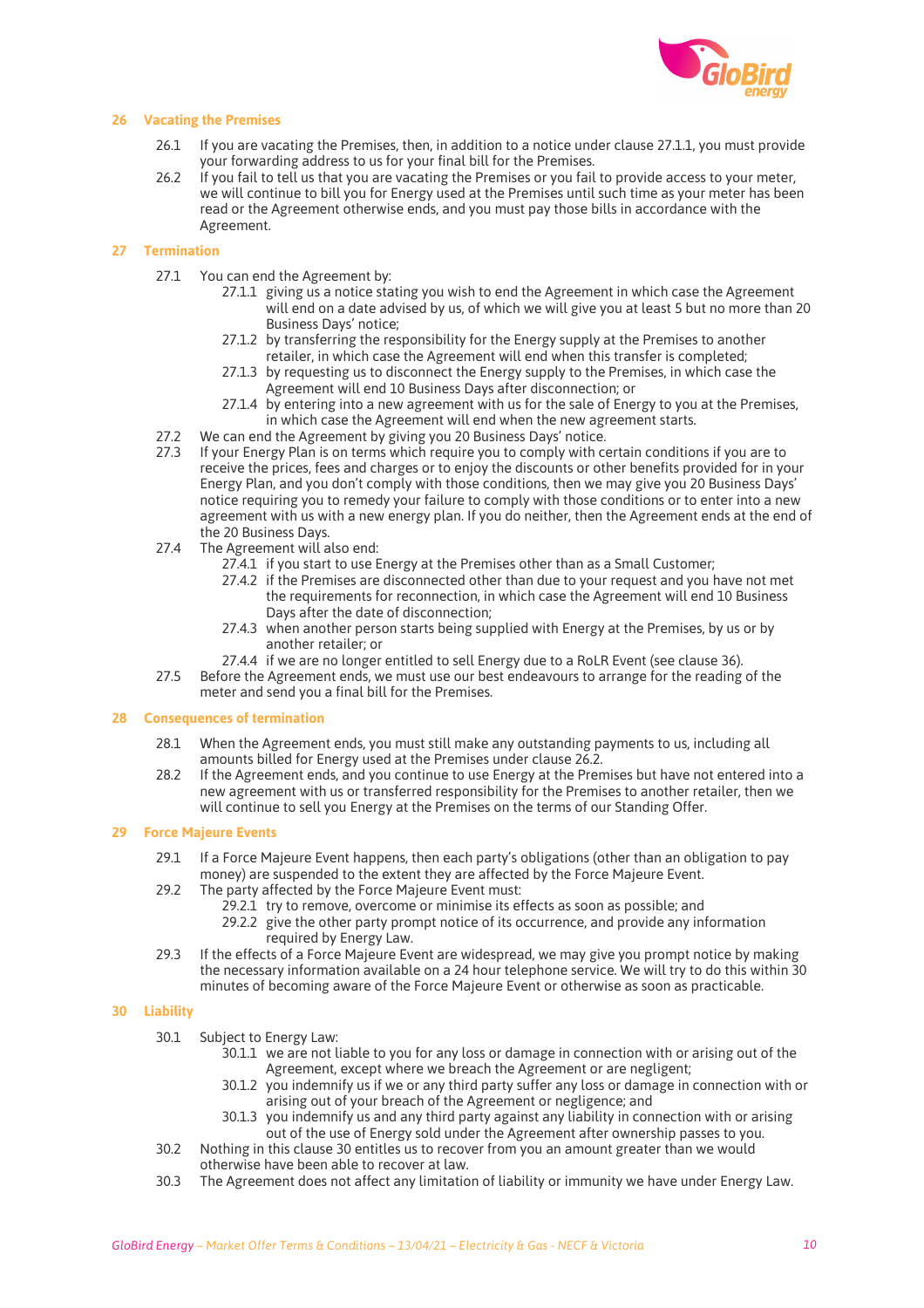

# **31 Warranties**

- 31.1 Subject to clause 31.2 and to the extent permitted by law, the only warranties that apply to the Agreement are those that are expressly set out in the Agreement.
- 31.2 We give you all the warranties, undertakings and guarantees required at law about the condition and suitability of Energy, its quality, fitness for purpose and safety. Our liability for failure to comply with any such warranty, undertaking or guarantee is, to the extent permitted by law, limited (at our option) to:
	- 31.2.1 in the case of goods, the replacement of the goods, the supply of equivalent goods or the payment of the cost of acquiring equivalent goods; and
	- 31.2.2 in the case of a service, to the re-supply of the service or the payment of the cost of having the service supplied again.

# **32 Privacy**

- 32.1 We will comply with all applicable privacy laws in relation to the collection, use and disclosure of your Personal Information and Sensitive Information.
- 32.2 You agree to us collecting relevant Personal Information and Sensitive Information about you contained in or which becomes available to us under the Agreement, and consent to us:
	- 32.2.1 using that information to carry out our rights and obligations under the Agreement; and 32.2.2 disclosing that information to other persons who require it for the purposes of
		- facilitating the supply of Energy and relevant services under the Agreement.
- 32.3 Our privacy and credit reporting policy is available on our website: www.GloBirdEnergy.com.au.

#### **33 Notices**

- 33.1 Notices under the Agreement, including bills, must be sent in writing, unless Energy Law otherwise allows.
- 33.2 A notice sent under the Agreement is taken to have been received:
	- 33.2.1 on the date it is handed to the receiving party, left at the Premises (in your case) or at our registered office (in our case), or successfully faxed (which occurs when the sender receives a transmission report to that effect);
	- 33.2.2 on the date which is 3 Business Days after it is posted; or
	- 33.2.3 on the date of transmission (unless the sender receives notice that delivery did not occur or has been delayed) if sent electronically and you have agreed to the use of electronic communications, as set out in the Agreement Details.
- 33.3 Our contact details for you to contact us or send us notices are as set out in our latest bill, or as otherwise notified to you from time to time.

# **34 Complaints**

If you have a complaint relating to our sale to you of Energy, or the Agreement generally, you may lodge a complaint with us in accordance with our standard complaints and dispute resolution procedures. We will provide these to you on request, but you can easily find them on our website: www.GloBirdEnergy.com.au. If you make a complaint, we will respond to your complaint in accordance with our standard complaints and dispute resolution procedures, and inform you of the outcome of your complaint and the reasons for our decision. If you are still not satisfied with our response, you have a right to refer the complaint to the Energy Ombudsman.

#### **35 Inconsistencies**

- 35.1 If these Terms and Conditions are different to or inconsistent with your Energy Plan, the latter prevails.
- 35.2 If any matter that is required to be included in the Agreement by Energy Law is not expressly dealt with in the Agreement, the relevant Energy Law is incorporated as if it were a term of the Agreement.
- 35.3 If there is any inconsistency between the Agreement and Energy Law, then the Agreement prevails to the extent of the inconsistency, unless the relevant Energy Law provides that it must prevail.

#### **36 RoLR Events**

If we are no longer entitled by law to sell Energy to you due to a RoLR Event occurring in relation to us:

- 36.1 the Agreement will automatically terminate and you will not be liable for any exit fee or other charge in respect of the termination; and
- 36.2 we will provide relevant information (including your name, billing address and metering identifier) to the entity appointed as the relevant designated retailer for the RoLR Event.

#### **37 Our obligations**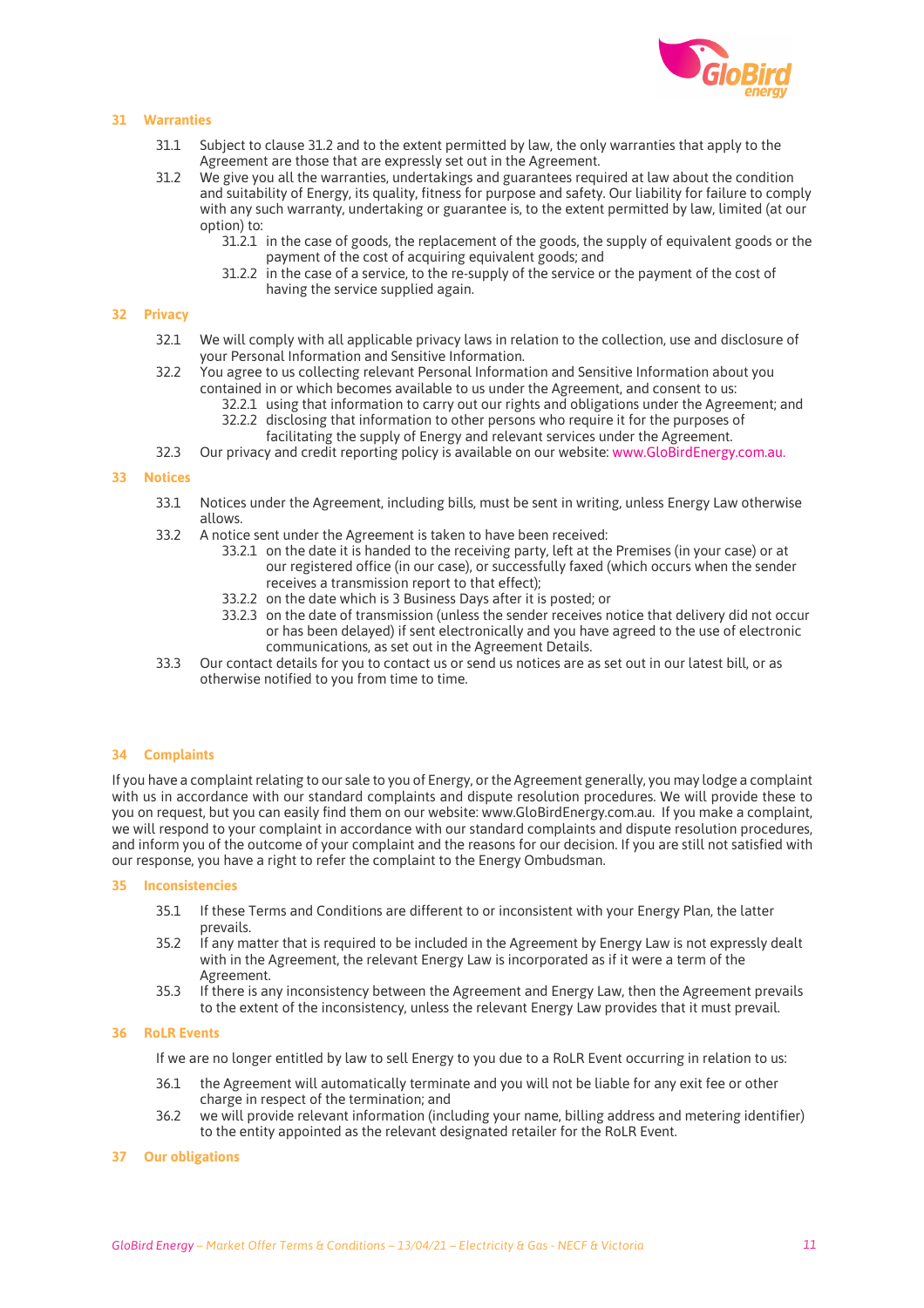

Some obligations placed on us under the Agreement may be carried out by another person. If an obligation is placed on us to do something under the Agreement, then:

- 37.1 we are taken to have complied with the obligation if another person does it on our behalf; and
- 37.2 if the obligation is not complied with, we are still liable to you for the failure to comply with the Agreement.

#### **38 Amending the Agreement**

- 38.1 Subject to clause 38.2, we must both agree to any amendment to the Agreement.
- 38.2 To the extent permitted by law, we may amend the Agreement without your agreement:
	- 38.2.1 if we consider it necessary to do so in order to comply with any applicable law or any change in any applicable law; or
	- 38.2.2 if, in our reasonable opinion, the amendment will confer an additional benefit on you, impose an additional obligation on us, or be of neutral impact on you, provided we comply with all applicable laws in making the amendment.

# **39 Transferring the Agreement**

- 39.1 You may not assign, transfer or novate the Agreement without our prior written consent.
- 39.2 We may:
	- 39.2.1 assign, transfer or novate the Agreement; and
		- 39.2.2 transfer you as a customer, to any of our related bodies corporate or as part of the transfer of a substantial number of our customers to a third party, in which case we will notify you of the assignment, transfer or novation.

#### **40 Governing law and jurisdiction**

- 40.1 If there is one Premises or all Premises are in the same State, the Agreement is governed by the laws in force in that State.
- 40.2 If there are Premises in more than one State, the Agreement is governed by the laws in force in the State of Victoria. However, legislative and regulatory requirements in another State continue to apply to Premises in that State.
- 40.3 You submit to the non-exclusive jurisdiction of the courts of the State determined in accordance with clauses 40.1 or 40.2.

#### **41 Definitions**

In the Agreement including your Energy Plan:

**Acceptance Date** means the date you accept our offer to sell you Energy at the Premises as set out in the Agreement Details, in accordance with one of the acceptance methods set out in clause 3.2.

**AEMO** means Australian Energy Market Operator Limited ABN 94 072 010 327 or any successor body.

**Agreement Details** means the details which are included on and from the first page of the Agreement.

**Agreement Document** means a document evidencing the Agreement and which includes the Agreement Details, your Energy Plan and these Terms and Conditions.

**Billing Period** means the regular recurrent period for which you receive a bill from us, as set out the Agreement Details.

**Business Customer** means a customer who is not a Residential Customer;

**Business Day** means a day other than a Saturday, a Sunday or a public holiday in Victoria, South Australia, New South Wales, the Australian Capital Territory, Queensland and Tasmania.

**Consumer Price Index** means, in respect of a Quarter, the All Groups Consumer Price Index Number: Weighted Average of Eight Capital Cities published by the Australian Bureau of Statistics for that Quarter.

**Credit Information** means credit information or credit eligibility information within the meaning given to those terms in the *Privacy Act* 1988 (Cth).

**Disclosure Statement** means the statement of information in relation to the Agreement provided in accordance with applicable disclosure requirements under Energy Law.

**Distributor** means the person who operates the system that connects the Premises to the distribution system.

**Due Date** means the date by which you must pay your bill as set out in the bill, or such other date as we agree with you.

**Emergency** means an emergency due to the actual or imminent occurrence of an event that in any way endangers or threatens to endanger the safety or health of any person, or normal operation of the distribution system or transmission system, or that destroys or damages, or threatens to destroy or damage, any property.

**Energy Ombudsman** means the energy ombudsman in the State in which the Premises are located.